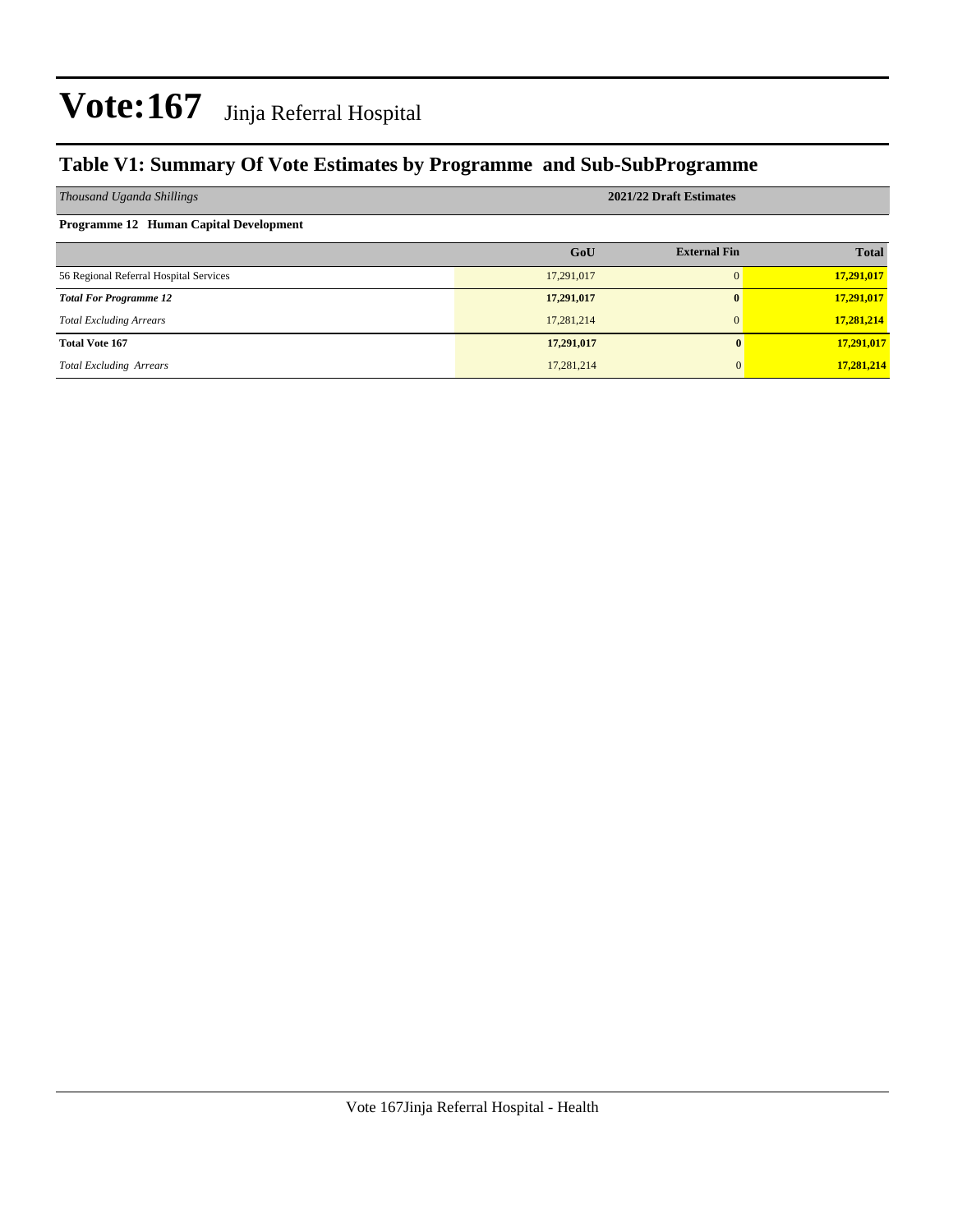### **Table V2: Summary Of Vote Estimates by Sub-SubProgramme,Department and Project**

| Thousand Uganda Shillings                                                 |                  | 2020/21 Approved Budget |                  |              | 2021/22 Draft Estimates |                               |              |  |
|---------------------------------------------------------------------------|------------------|-------------------------|------------------|--------------|-------------------------|-------------------------------|--------------|--|
| Sub-SubProgramme 56 Regional Referral Hospital Services                   |                  |                         |                  |              |                         |                               |              |  |
| <b>Recurrent Budget Estimates</b>                                         | <b>Wage</b>      | <b>Non-Wage</b>         | <b>AIA</b>       | <b>Total</b> | Wage                    | <b>Non-Wage</b>               | <b>Total</b> |  |
| 01 Jinja Referral Hospital Services                                       | 7,198,014        | 3,523,167               | $\boldsymbol{0}$ | 10,721,180   | 7,198,014               | 8,854,003                     | 16,052,017   |  |
| 02 Jinja Referral Hospital Internal Audit                                 | $\mathbf{0}$     | 14,000                  | $\boldsymbol{0}$ | 14,000       | $\mathbf{0}$            | 14,000                        | 14,000       |  |
| 03 Jinja Regional Maintenance                                             | $\mathbf{0}$     | 135,000                 | $\mathbf{0}$     | 135,000      | $\mathbf{0}$            | 160,000                       | 160,000      |  |
| <b>Total Recurrent Budget Estimates for Sub-</b><br><b>SubProgramme</b>   | 7,198,014        | 3,672,167               | $\bf{0}$         | 10,870,180   | 7,198,014               | 9,028,003                     | 16,226,017   |  |
| Development Budget Estimates                                              | <b>GoU</b> Dev't | <b>External Fin</b>     | <b>AIA</b>       | <b>Total</b> |                         | <b>GoU Dev't External Fin</b> | <b>Total</b> |  |
| 1004 Jinja Rehabilitation Referral Hospital                               | 1,360,000        | $\mathbf{0}$            | $\mathbf{0}$     | 1,360,000    | 865,000                 | $\overline{0}$                | 865,000      |  |
| 1636 Retooling of Jinja Regional Referral Hospital                        | 240,000          | 0                       | $\mathbf{0}$     | 240,000      | 200,000                 | $\mathbf{0}$                  | 200,000      |  |
| <b>Total Development Budget Estimates for Sub-</b><br><b>SubProgramme</b> | 1,600,000        | $\bf{0}$                | $\bf{0}$         | 1,600,000    | 1,065,000               | $\bf{0}$                      | 1,065,000    |  |
|                                                                           | GoU              | <b>External Fin</b>     | <b>AIA</b>       | <b>Total</b> | GoU                     | <b>External Fin</b>           | <b>Total</b> |  |
| <b>Total For Sub-SubProgramme 56</b>                                      | 12,470,180       | $\bf{0}$                | $\bf{0}$         | 12,470,180   | 17,291,017              | $\bf{0}$                      | 17,291,017   |  |
| <b>Total Excluding Arrears</b>                                            | 12,402,410       | 0                       | $\mathbf{0}$     | 12,402,410   | 17,281,214              | $\overline{0}$                | 17,281,214   |  |
| <b>Total Vote 167</b>                                                     | 12,470,180       | $\bf{0}$                | $\bf{0}$         | 12,470,180   | 17,291,017              | $\bf{0}$                      | 17,291,017   |  |
| <b>Total Excluding Arrears</b>                                            | 12,402,410       | $\mathbf{0}$            | $\overline{0}$   | 12,402,410   | 17,281,214              | $\overline{0}$                | 17,281,214   |  |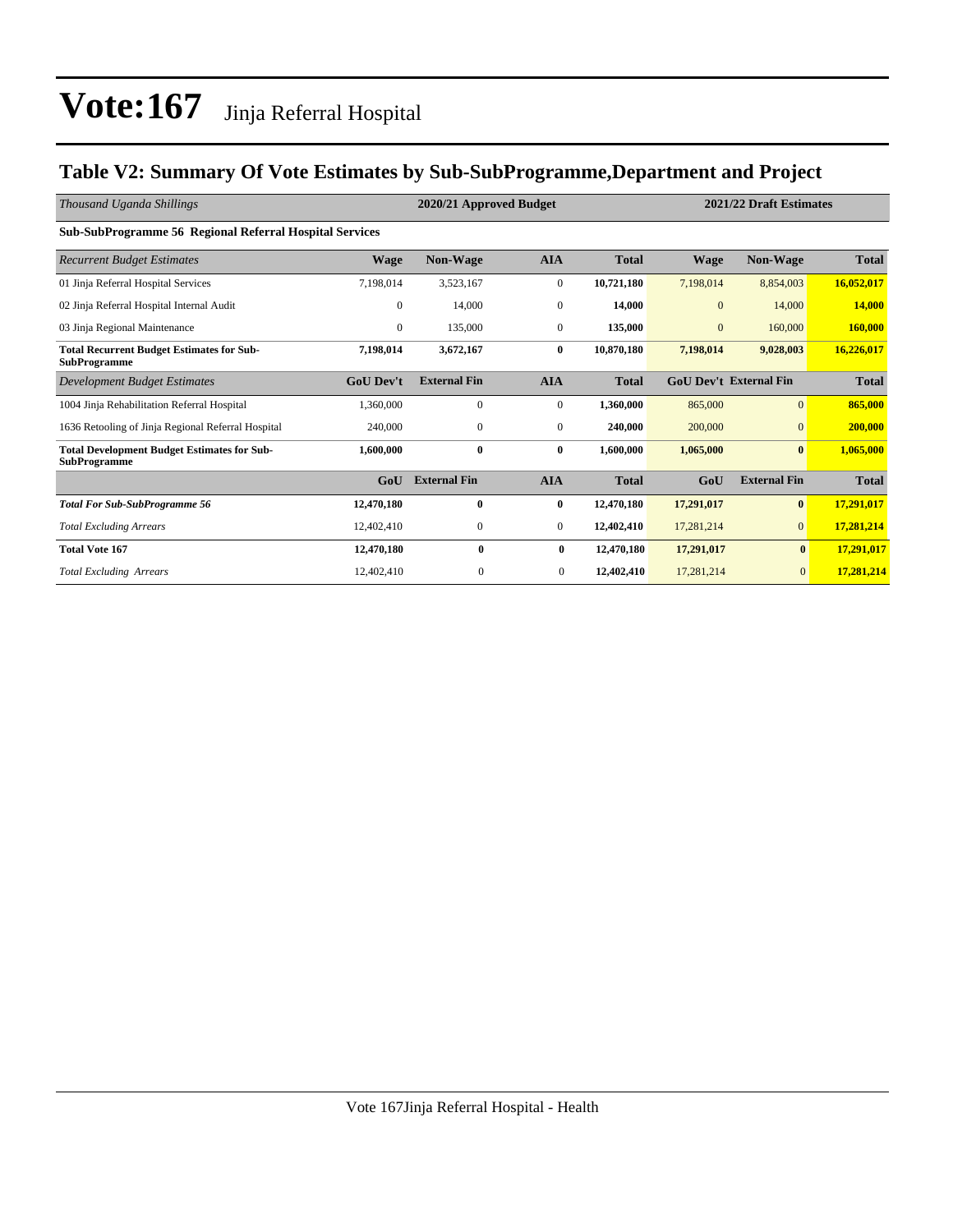### **Table V3: Summary Vote Estimates by Item**

| Thousand Uganda Shillings                                     |                  | 2020/21 Approved Budget |                  |                  |            | 2021/22 Draft Estimates |              |
|---------------------------------------------------------------|------------------|-------------------------|------------------|------------------|------------|-------------------------|--------------|
|                                                               | GoU              | <b>External Fin</b>     | <b>AIA</b>       | <b>Total</b>     | GoU        | <b>External Fin</b>     | <b>Total</b> |
| <b>Employees, Goods and Services (Outputs Provided)</b>       | 10,802,410       | $\bf{0}$                | $\bf{0}$         | 10,802,410       | 16,216,214 | $\bf{0}$                | 16,216,214   |
| 211101 General Staff Salaries                                 | 7,198,014        | $\bf{0}$                | 0                | 7,198,014        | 7,198,014  | $\bf{0}$                | 7,198,014    |
| 211103 Allowances (Inc. Casuals, Temporary)                   | 242,500          | $\bf{0}$                | $\bf{0}$         | 242,500          | 1,642,402  | $\bf{0}$                | 1,642,402    |
| 212101 Social Security Contributions                          | 14,000           | $\bf{0}$                | $\bf{0}$         | 14,000           | 139,007    | $\bf{0}$                | 139,007      |
| 212102 Pension for General Civil Service                      | 1,179,377        | $\bf{0}$                | $\bf{0}$         | 1,179,377        | 1,524,866  | $\bf{0}$                | 1,524,866    |
| 213001 Medical expenses (To employees)                        | $\bf{0}$         | $\bf{0}$                | $\bf{0}$         | $\bf{0}$         | 96,825     | $\bf{0}$                | 96,825       |
| 213002 Incapacity, death benefits and funeral expenses        | $\bf{0}$         | $\bf{0}$                | 0                | 0                | 10,000     | $\bf{0}$                | 10,000       |
| 213004 Gratuity Expenses                                      | 294,181          | $\bf{0}$                | $\bf{0}$         | 294,181          | 2,162,374  | $\bf{0}$                | 2,162,374    |
| 221001 Advertising and Public Relations                       | $\bf{0}$         | $\bf{0}$                | $\bf{0}$         | $\bf{0}$         | 40,000     | $\bf{0}$                | 40,000       |
| 221002 Workshops and Seminars                                 | 11,000           | $\bf{0}$                | 0                | 11,000           | 144,300    | $\bf{0}$                | 144,300      |
| 221003 Staff Training                                         | 21,000           | $\bf{0}$                | $\bf{0}$         | 21,000           | 30,000     | $\bf{0}$                | 30,000       |
| 221008 Computer supplies and Information Technology<br>(TT)   | 1,300            | $\bf{0}$                | 0                | 1,300            | 48,000     | $\bf{0}$                | 48,000       |
| 221009 Welfare and Entertainment                              | 92,000           | $\bf{0}$                | $\bf{0}$         | 92,000           | 213,000    | $\bf{0}$                | 213,000      |
| 221010 Special Meals and Drinks                               | 7,500            | $\bf{0}$                | 0                | 7,500            | 10,000     | $\bf{0}$                | 10,000       |
| 221011 Printing, Stationery, Photocopying and Binding         | 58,000           | $\bf{0}$                | $\bf{0}$         | 58,000           | 172,000    | $\bf{0}$                | 172,000      |
| 221012 Small Office Equipment                                 | 1,800            | $\bf{0}$                | $\bf{0}$         | 1,800            | 7,000      | $\bf{0}$                | 7,000        |
| 221017 Subscriptions                                          | 8,000            | $\bf{0}$                | $\bf{0}$         | 8,000            | 20,000     | $\bf{0}$                | 20,000       |
| 222001 Telecommunications                                     | 17,000           | $\bf{0}$                | 0                | 17,000           | 41,200     | $\bf{0}$                | 41,200       |
| 222003 Information and communications technology<br>(ICT)     | 14,500           | $\bf{0}$                | $\bf{0}$         | 14,500           | 10,000     | $\bf{0}$                | 10,000       |
| 223004 Guard and Security services                            | $\bf{0}$         | $\bf{0}$                | $\bf{0}$         | $\bf{0}$         | 10,000     | $\bf{0}$                | 10,000       |
| 223005 Electricity                                            | 390,600          | $\bf{0}$                | $\bf{0}$         | 390,600          | 481,500    | $\bf{0}$                | 481,500      |
| 223006 Water                                                  | 348,467          | $\bf{0}$                | $\bf{0}$         | 348,467          | 430,000    | $\bf{0}$                | 430,000      |
| 224001 Medical Supplies                                       | 220,000          | $\bf{0}$                | $\bf{0}$         | 220,000          | 260,000    | $\bf{0}$                | 260,000      |
| 224004 Cleaning and Sanitation                                | 246,500          | $\bf{0}$                | $\bf{0}$         | 246,500          | 276,226    | $\bf{0}$                | 276,226      |
| 224005 Uniforms, Beddings and Protective Gear                 | 30,000           | $\bf{0}$                | 0                | 30,000           | 30,000     | $\bf{0}$                | 30,000       |
| 227001 Travel inland                                          | 85,400           | $\bf{0}$                | $\bf{0}$         | 85,400           | 190,000    | $\bf{0}$                | 190,000      |
| 227004 Fuel, Lubricants and Oils                              | 130,300          | $\bf{0}$                | $\bf{0}$         | 130,300          | 344,500    | $\bf{0}$                | 344,500      |
| 228001 Maintenance - Civil                                    | 27,500           | $\bf{0}$                | $\bf{0}$         | 27,500           | 164,000    | $\bf{0}$                | 164,000      |
| 228002 Maintenance - Vehicles                                 | 61,972           | $\bf{0}$                | $\bf{0}$         | 61,972           | 90,000     | $\bf{0}$                | 90,000       |
| 228003 Maintenance – Machinery, Equipment $\&$<br>Furniture   | 101,500          | $\bf{0}$                | $\bf{0}$         | 101,500          | 375,000    | $\bf{0}$                | 375,000      |
| 282104 Compensation to 3rd Parties                            | $\boldsymbol{0}$ | $\pmb{0}$               | $\pmb{0}$        | $\boldsymbol{0}$ | 56,000     | $\bf{0}$                | 56,000       |
| <b>Investment</b> (Capital Purchases)                         | 1,600,000        | $\bf{0}$                | $\bf{0}$         | 1,600,000        | 1,065,000  | $\bf{0}$                | 1,065,000    |
| 281504 Monitoring, Supervision & Appraisal of Capital<br>work | 110,000          | $\boldsymbol{0}$        | $\bf{0}$         | 110,000          | 100,000    | $\bf{0}$                | 100,000      |
| 312102 Residential Buildings                                  | 1,230,000        | $\bf{0}$                | $\bf{0}$         | 1,230,000        | 765,000    | $\bf{0}$                | 765,000      |
| 312202 Machinery and Equipment                                | 20,000           | $\bf{0}$                | $\boldsymbol{0}$ | 20,000           | 20,000     | $\bf{0}$                | 20,000       |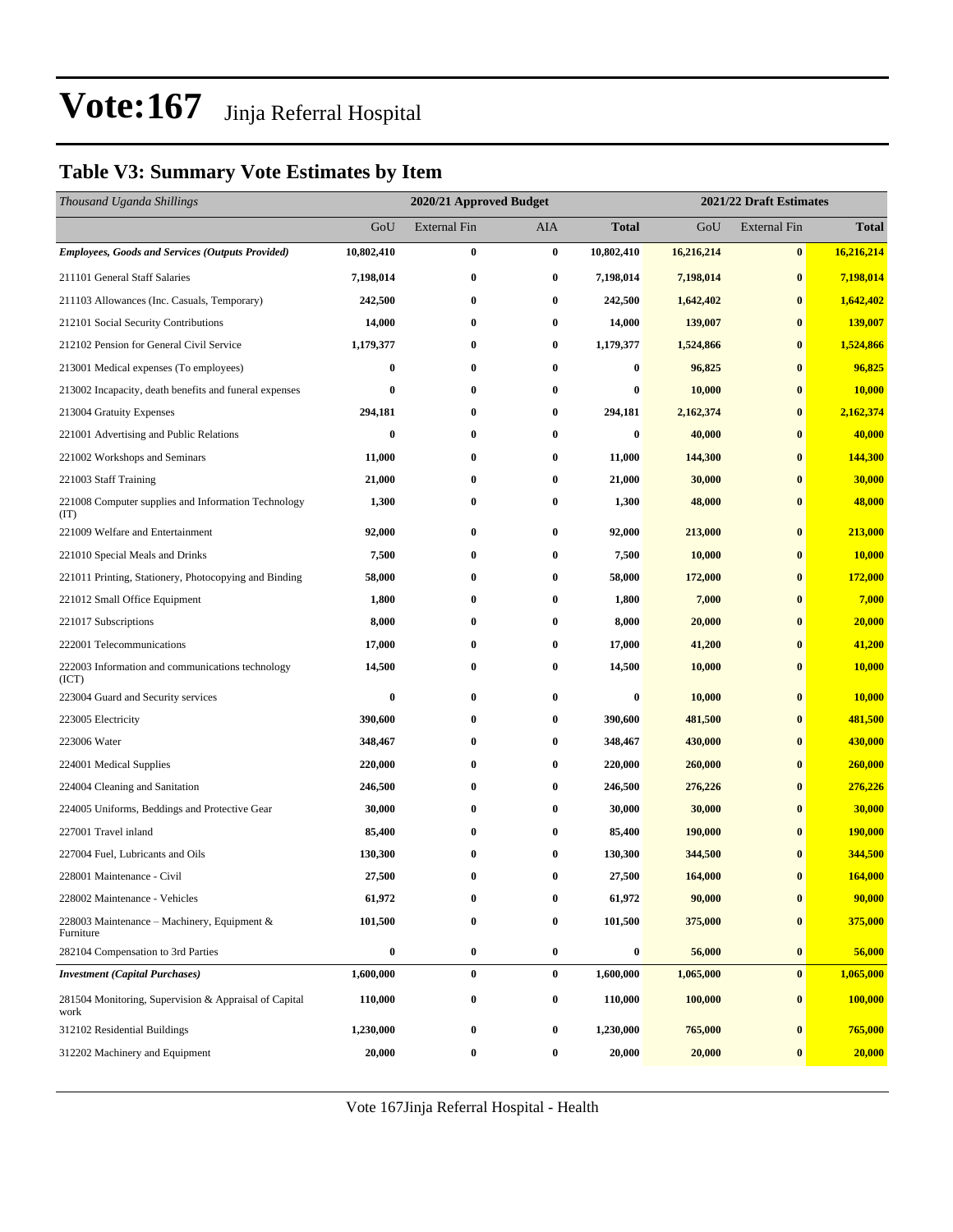| 312211 Office Equipment             | 30,000     | 0            | 0            | 30,000     | $\bf{0}$   |              | $\mathbf{0}$ |
|-------------------------------------|------------|--------------|--------------|------------|------------|--------------|--------------|
| 312212 Medical Equipment            | 210,000    | 0            | 0            | 210,000    | 180,000    | $\mathbf{0}$ | 180,000      |
| <b>Arrears</b>                      | 67,770     | $\bf{0}$     | 0            | 67,770     | 9,803      |              | 9,803        |
| 321605 Domestic arrears (Budgeting) | 67,770     | 0            | $\mathbf{0}$ | 67,770     | $\bf{0}$   | $\mathbf{0}$ | $\mathbf{0}$ |
| 321617 Salary Arrears (Budgeting)   | $\bf{0}$   | 0            | $\mathbf{0}$ | $\bf{0}$   | 9,803      | $\mathbf{0}$ | 9,803        |
| <b>Grand Total Vote 167</b>         | 12,470,180 | $\bf{0}$     | 0            | 12,470,180 | 17,291,017 | $\mathbf{0}$ | 17,291,017   |
| <b>Total Excluding Arrears</b>      | 12,402,410 | $\mathbf{0}$ | $\mathbf{0}$ | 12,402,410 | 17,281,214 | $\Omega$     | 17,281,214   |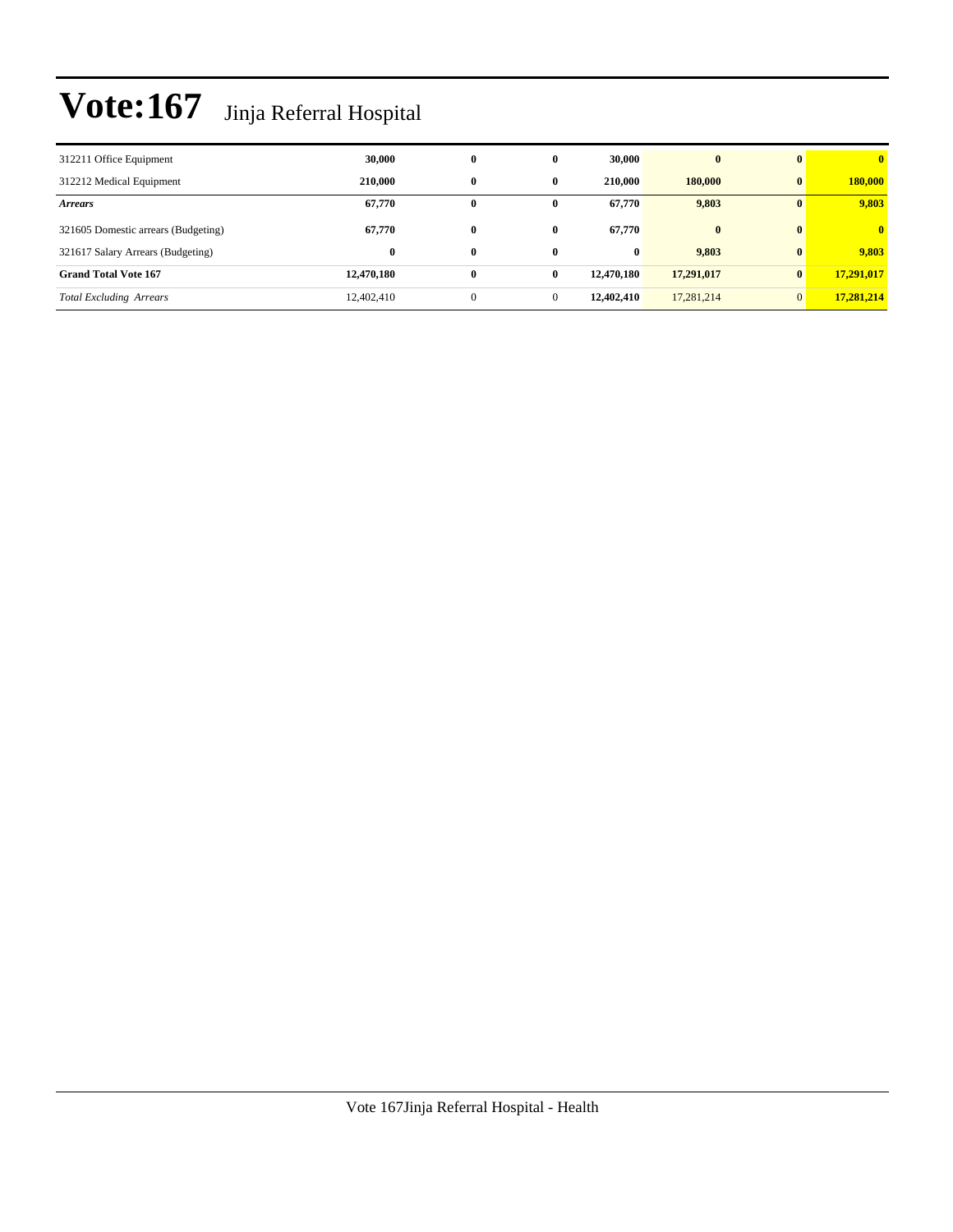### **Table V4: Detailed Estimates by Sub-SubProgramme, Department,Project and Output and Item**

### *Sub-SubProgrammme 56 Regional Referral Hospital Services*

*Recurrent Budget Estimates*

#### **Department 01 Jinja Referral Hospital Services**

| Thousand Uganda Shillings                                |                  | 2020/21 Approved Budget |                  |              | 2021/22 Draft Estimates |              |               |
|----------------------------------------------------------|------------------|-------------------------|------------------|--------------|-------------------------|--------------|---------------|
| <b>Outputs Provided</b>                                  | Wage             | Non Wage                | <b>AIA</b>       | <b>Total</b> | Wage                    | Non Wage     | <b>Total</b>  |
| <b>Budget Output 085601 Inpatient services</b>           |                  |                         |                  |              |                         |              |               |
| 211101 General Staff Salaries                            | 7,198,014        | $\mathbf{0}$            | $\boldsymbol{0}$ | 7,198,014    | 7,198,014               | $\mathbf{0}$ | 7,198,014     |
| 211103 Allowances (Inc. Casuals, Temporary)              | $\overline{0}$   | 200,000                 | $\boldsymbol{0}$ | 200,000      | $\mathbf{0}$            | 200,000      | 200,000       |
| 212101 Social Security Contributions                     | $\boldsymbol{0}$ | 14,000                  | $\boldsymbol{0}$ | 14,000       | $\mathbf{0}$            | 14,000       | <b>14,000</b> |
| 212102 Pension for General Civil Service                 | $\boldsymbol{0}$ | 1,179,377               | $\boldsymbol{0}$ | 1,179,377    | $\mathbf{0}$            | 1,524,866    | 1,524,866     |
| 213004 Gratuity Expenses                                 | $\boldsymbol{0}$ | 294,181                 | $\boldsymbol{0}$ | 294,181      | $\mathbf{0}$            | 2,162,374    | 2,162,374     |
| 221008 Computer supplies and Information Technology (IT) | $\boldsymbol{0}$ | $\mathbf{0}$            | $\boldsymbol{0}$ | $\bf{0}$     | $\mathbf{0}$            | 5,000        | 5,000         |
| 221009 Welfare and Entertainment                         | $\boldsymbol{0}$ | 30,000                  | $\boldsymbol{0}$ | 30,000       | $\boldsymbol{0}$        | 30,000       | 30,000        |
| 221011 Printing, Stationery, Photocopying and Binding    | $\boldsymbol{0}$ | 34,000                  | $\boldsymbol{0}$ | 34,000       | $\mathbf{0}$            | 15,000       | 15,000        |
| 222001 Telecommunications                                | $\boldsymbol{0}$ | 6,000                   | $\boldsymbol{0}$ | 6,000        | $\mathbf{0}$            | 6,000        | 6,000         |
| 222003 Information and communications technology (ICT)   | $\boldsymbol{0}$ | 14,500                  | $\boldsymbol{0}$ | 14,500       | $\mathbf{0}$            | $\mathbf{0}$ | $\bf{0}$      |
| 223005 Electricity                                       | $\boldsymbol{0}$ | 113,000                 | $\boldsymbol{0}$ | 113,000      | $\boldsymbol{0}$        | 120,000      | 120,000       |
| 223006 Water                                             | $\boldsymbol{0}$ | 52,000                  | $\boldsymbol{0}$ | 52,000       | $\mathbf{0}$            | 60,000       | 60,000        |
| 224004 Cleaning and Sanitation                           | $\boldsymbol{0}$ | 70,000                  | $\boldsymbol{0}$ | 70,000       | $\mathbf{0}$            | 80,000       | 80,000        |
| 224005 Uniforms, Beddings and Protective Gear            | $\boldsymbol{0}$ | 30,000                  | $\boldsymbol{0}$ | 30,000       | $\mathbf{0}$            | $\mathbf{0}$ | $\bf{0}$      |
| 227001 Travel inland                                     | $\overline{0}$   | 30,000                  | $\boldsymbol{0}$ | 30,000       | $\mathbf{0}$            | 30,000       | 30,000        |
| 227004 Fuel, Lubricants and Oils                         | $\boldsymbol{0}$ | $\boldsymbol{0}$        | $\boldsymbol{0}$ | $\bf{0}$     | $\mathbf{0}$            | 70,000       | 70,000        |
| 228001 Maintenance - Civil                               | $\mathbf{0}$     | 20,000                  | $\boldsymbol{0}$ | 20,000       | $\mathbf{0}$            | 20,000       | 20,000        |
| 228002 Maintenance - Vehicles                            | $\overline{0}$   | 24,000                  | $\boldsymbol{0}$ | 24,000       | $\mathbf{0}$            | 24,000       | 24,000        |
| 228003 Maintenance - Machinery, Equipment & Furniture    | $\boldsymbol{0}$ | 31,000                  | $\boldsymbol{0}$ | 31,000       | $\mathbf{0}$            | 10,000       | 10,000        |
| <b>Total Cost of Budget Output 01</b>                    | 7,198,014        | 2,142,058               | $\pmb{\theta}$   | 9,340,071    | 7,198,014               | 4,371,240    | 11,569,253    |
| <b>Budget Output 085602 Outpatient services</b>          |                  |                         |                  |              |                         |              |               |
| 211103 Allowances (Inc. Casuals, Temporary)              | $\boldsymbol{0}$ | 16,500                  | $\boldsymbol{0}$ | 16,500       | $\mathbf{0}$            | 16,500       | 16,500        |
| 221002 Workshops and Seminars                            | $\overline{0}$   | 4,000                   | $\overline{0}$   | 4,000        | $\mathbf{0}$            | 4,000        | 4,000         |
| 221003 Staff Training                                    | $\boldsymbol{0}$ | 4,000                   | $\boldsymbol{0}$ | 4,000        | $\mathbf{0}$            | $\mathbf{0}$ | $\bf{0}$      |
| 221009 Welfare and Entertainment                         | $\boldsymbol{0}$ | $\boldsymbol{0}$        | $\boldsymbol{0}$ | $\bf{0}$     | $\mathbf{0}$            | 2,000        | 2,000         |
| 221010 Special Meals and Drinks                          | $\mathbf{0}$     | 6,000                   | $\mathbf{0}$     | 6,000        | $\boldsymbol{0}$        | 6,000        | 6,000         |
| 221011 Printing, Stationery, Photocopying and Binding    | $\boldsymbol{0}$ | 13,000                  | $\boldsymbol{0}$ | 13,000       | $\boldsymbol{0}$        | 13,000       | 13,000        |
| 221017 Subscriptions                                     | $\overline{0}$   | 3,000                   | $\boldsymbol{0}$ | 3,000        | $\mathbf{0}$            | $\mathbf{0}$ | $\bf{0}$      |
| 222001 Telecommunications                                | $\boldsymbol{0}$ | 6,000                   | $\boldsymbol{0}$ | 6,000        | $\boldsymbol{0}$        | 6,000        | 6,000         |
| 223005 Electricity                                       | $\boldsymbol{0}$ | 88,000                  | $\boldsymbol{0}$ | 88,000       | $\mathbf{0}$            | 100,000      | 100,000       |
| 223006 Water                                             | $\mathbf{0}$     | 84,900                  | $\mathbf{0}$     | 84,900       | $\mathbf{0}$            | 88,000       | 88,000        |

Vote 167Jinja Referral Hospital - Health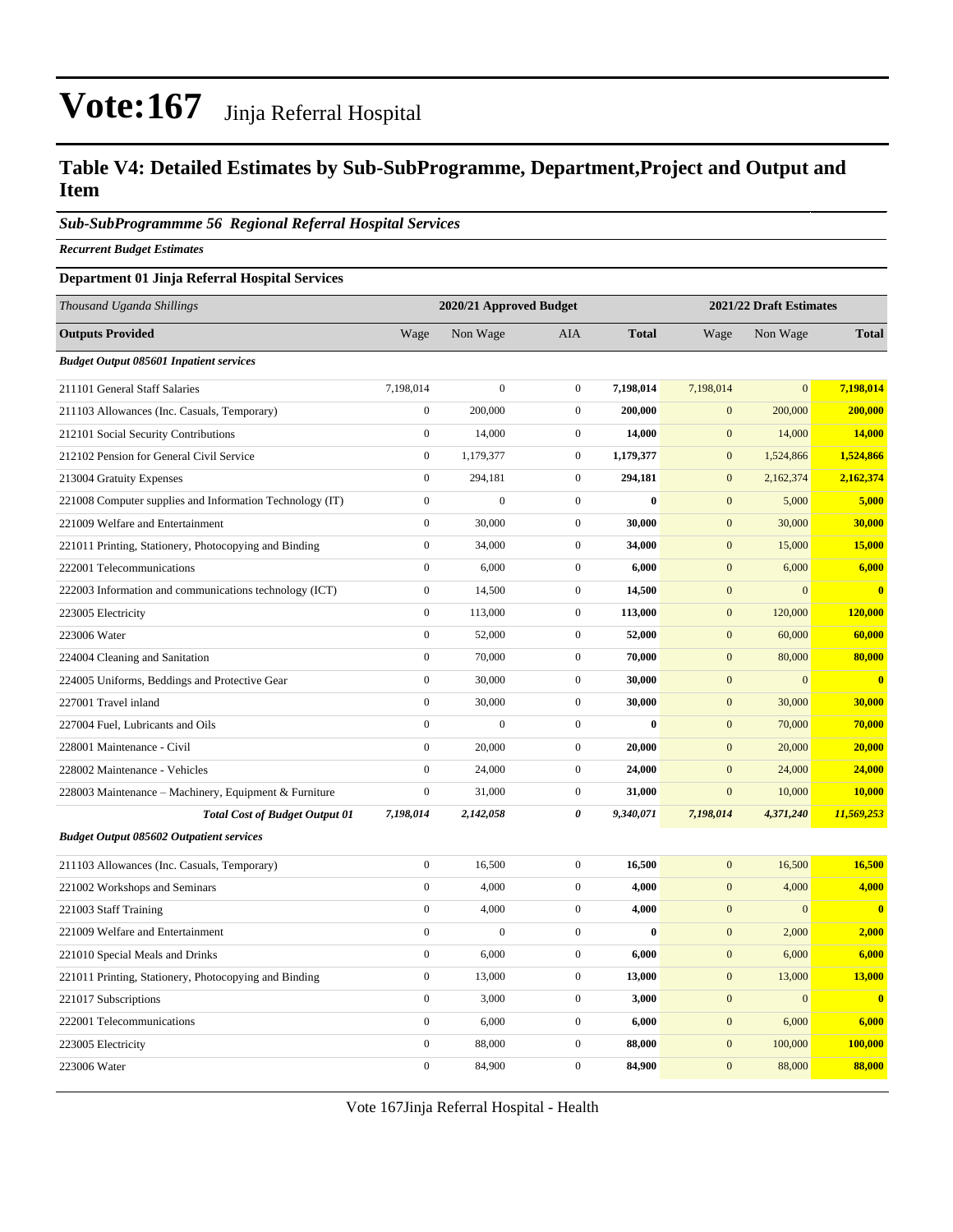| 224001 Medical Supplies                                                   | $\boldsymbol{0}$      | 70,000           | $\mathbf{0}$     | 70,000       | $\mathbf{0}$<br>70,000           | 70,000        |
|---------------------------------------------------------------------------|-----------------------|------------------|------------------|--------------|----------------------------------|---------------|
| 224004 Cleaning and Sanitation                                            | $\boldsymbol{0}$      | 78,000           | $\overline{0}$   | 78,000       | $\mathbf{0}$<br>80,000           | 80,000        |
| 227004 Fuel, Lubricants and Oils                                          | $\boldsymbol{0}$      | 60,000           | $\overline{0}$   | 60,000       | $\mathbf{0}$<br>59,500           | 59,500        |
| 228001 Maintenance - Civil                                                | $\mathbf{0}$          | $\mathbf{0}$     | $\overline{0}$   | $\bf{0}$     | 60,000<br>$\mathbf{0}$           | 60,000        |
| 228002 Maintenance - Vehicles                                             | $\mathbf{0}$          | 5,500            | $\mathbf{0}$     | 5,500        | $\mathbf{0}$<br>$\mathbf{0}$     | $\bf{0}$      |
| 228003 Maintenance – Machinery, Equipment & Furniture                     | $\boldsymbol{0}$      | $\mathbf{0}$     | $\overline{0}$   | $\bf{0}$     | $\mathbf{0}$<br>100,000          | 100,000       |
| <b>Total Cost of Budget Output 02</b>                                     | $\boldsymbol{\theta}$ | 438,900          | 0                | 438,900      | $\boldsymbol{\theta}$<br>605,000 | 605,000       |
| Budget Output 085603 Medicines and health supplies procured and dispensed |                       |                  |                  |              |                                  |               |
| 211103 Allowances (Inc. Casuals, Temporary)                               | $\boldsymbol{0}$      | 6,000            | $\mathbf{0}$     | 6,000        | $\mathbf{0}$<br>6,000            | 6,000         |
| 221002 Workshops and Seminars                                             | $\mathbf{0}$          | $\boldsymbol{0}$ | $\overline{0}$   | $\bf{0}$     | $\mathbf{0}$<br>4,000            | 4,000         |
| 224001 Medical Supplies                                                   | $\boldsymbol{0}$      | 150,000          | $\mathbf{0}$     | 150,000      | $\mathbf{0}$<br>150,000          | 150,000       |
| 224004 Cleaning and Sanitation                                            | $\mathbf{0}$          | $\mathbf{0}$     | $\overline{0}$   | $\mathbf{0}$ | $\mathbf{0}$<br>2,000            | 2,000         |
| 227001 Travel inland                                                      | $\boldsymbol{0}$      | 3,000            | $\overline{0}$   | 3,000        | $\mathbf{0}$<br>3,000            | 3,000         |
| 227004 Fuel, Lubricants and Oils                                          | $\mathbf{0}$          | $\boldsymbol{0}$ | $\overline{0}$   | $\bf{0}$     | $\mathbf{0}$<br>6,000            | 6,000         |
| 228003 Maintenance - Machinery, Equipment & Furniture                     | $\boldsymbol{0}$      | $\overline{0}$   | $\overline{0}$   | $\bf{0}$     | $\mathbf{0}$<br>5,000            | 5,000         |
| <b>Total Cost of Budget Output 03</b>                                     | $\boldsymbol{\theta}$ | 159,000          | 0                | 159,000      | $\boldsymbol{\theta}$<br>176,000 | 176,000       |
| <b>Budget Output 085604 Diagnostic services</b>                           |                       |                  |                  |              |                                  |               |
| 211103 Allowances (Inc. Casuals, Temporary)                               | $\boldsymbol{0}$      | $\boldsymbol{0}$ | $\overline{0}$   | $\bf{0}$     | $\mathbf{0}$<br>6,000            | 6,000         |
| 221011 Printing, Stationery, Photocopying and Binding                     | $\boldsymbol{0}$      | $\mathbf{0}$     | $\overline{0}$   | $\bf{0}$     | $\boldsymbol{0}$<br>20,000       | 20,000        |
| 221017 Subscriptions                                                      | $\boldsymbol{0}$      | 5,000            | $\overline{0}$   | 5,000        | $\mathbf{0}$<br>5,000            | 5,000         |
| 223005 Electricity                                                        | $\mathbf{0}$          | $\overline{0}$   | $\overline{0}$   | $\bf{0}$     | $\mathbf{0}$<br>10,000           | 10,000        |
| 223006 Water                                                              | $\mathbf{0}$          | $\mathbf{0}$     | $\overline{0}$   | $\bf{0}$     | $\mathbf{0}$<br>5,000            | 5,000         |
| 224001 Medical Supplies                                                   | $\mathbf{0}$          | $\overline{0}$   | $\overline{0}$   | $\bf{0}$     | $\mathbf{0}$<br>40,000           | 40,000        |
| 224004 Cleaning and Sanitation                                            | $\mathbf{0}$          | $\overline{0}$   | $\overline{0}$   | $\bf{0}$     | $\boldsymbol{0}$<br>2,000        | 2,000         |
| 227001 Travel inland                                                      | $\mathbf{0}$          | $\boldsymbol{0}$ | $\boldsymbol{0}$ | $\bf{0}$     | $\mathbf{0}$<br>6,000            | 6,000         |
| 227004 Fuel, Lubricants and Oils                                          | $\mathbf{0}$          | $\overline{0}$   | $\overline{0}$   | $\bf{0}$     | $\mathbf{0}$<br>5,000            | 5,000         |
| 228001 Maintenance - Civil                                                | $\mathbf{0}$          | $\boldsymbol{0}$ | $\mathbf{0}$     | $\bf{0}$     | $\mathbf{0}$<br>13,000           | 13,000        |
| 228003 Maintenance – Machinery, Equipment & Furniture                     | $\boldsymbol{0}$      | 9,500            | $\mathbf{0}$     | 9,500        | $\mathbf{0}$<br>60,000           | 60,000        |
| <b>Total Cost of Budget Output 04</b>                                     | $\boldsymbol{\theta}$ | 14,500           | 0                | 14,500       | $\boldsymbol{\theta}$<br>172,000 | 172,000       |
| <b>Budget Output 085605 Hospital Management and support services</b>      |                       |                  |                  |              |                                  |               |
| 211103 Allowances (Inc. Casuals, Temporary)                               | $\boldsymbol{0}$      | $\boldsymbol{0}$ | $\boldsymbol{0}$ | $\bf{0}$     | $\mathbf{0}$<br>70,000           | 70,000        |
| 213001 Medical expenses (To employees)                                    | $\boldsymbol{0}$      | $\boldsymbol{0}$ | $\overline{0}$   | $\bf{0}$     | $\mathbf{0}$<br>20,000           | 20,000        |
| 213002 Incapacity, death benefits and funeral expenses                    | $\boldsymbol{0}$      | $\boldsymbol{0}$ | $\overline{0}$   | $\bf{0}$     | $\mathbf{0}$<br>10,000           | 10,000        |
| 221002 Workshops and Seminars                                             | $\boldsymbol{0}$      | $\boldsymbol{0}$ | $\overline{0}$   | $\bf{0}$     | $\mathbf{0}$<br>60,000           | 60,000        |
| 221003 Staff Training                                                     | $\boldsymbol{0}$      | $\boldsymbol{0}$ | $\boldsymbol{0}$ | $\bf{0}$     | $\mathbf{0}$<br>10,000           | 10,000        |
| 221008 Computer supplies and Information Technology (IT)                  | $\boldsymbol{0}$      | $\boldsymbol{0}$ | $\boldsymbol{0}$ | $\bf{0}$     | $\mathbf{0}$<br>15,000           | <b>15,000</b> |
| 221009 Welfare and Entertainment                                          | $\boldsymbol{0}$      | 20,000           | $\boldsymbol{0}$ | 20,000       | $\mathbf{0}$<br>60,000           | 60,000        |
| 221010 Special Meals and Drinks                                           | $\boldsymbol{0}$      | $\boldsymbol{0}$ | $\boldsymbol{0}$ | $\bf{0}$     | $\mathbf{0}$<br>4,000            | 4,000         |
| 221011 Printing, Stationery, Photocopying and Binding                     | $\boldsymbol{0}$      | 5,000            | $\boldsymbol{0}$ | 5,000        | $\mathbf{0}$<br>20,000           | 20,000        |
| 221012 Small Office Equipment                                             | $\boldsymbol{0}$      | $\boldsymbol{0}$ | $\boldsymbol{0}$ | $\bf{0}$     | $\mathbf{0}$<br>2,000            | 2,000         |
| 221017 Subscriptions                                                      | $\boldsymbol{0}$      | $\boldsymbol{0}$ | $\boldsymbol{0}$ | $\bf{0}$     | $\mathbf{0}$<br>15,000           | 15,000        |

Vote 167Jinja Referral Hospital - Health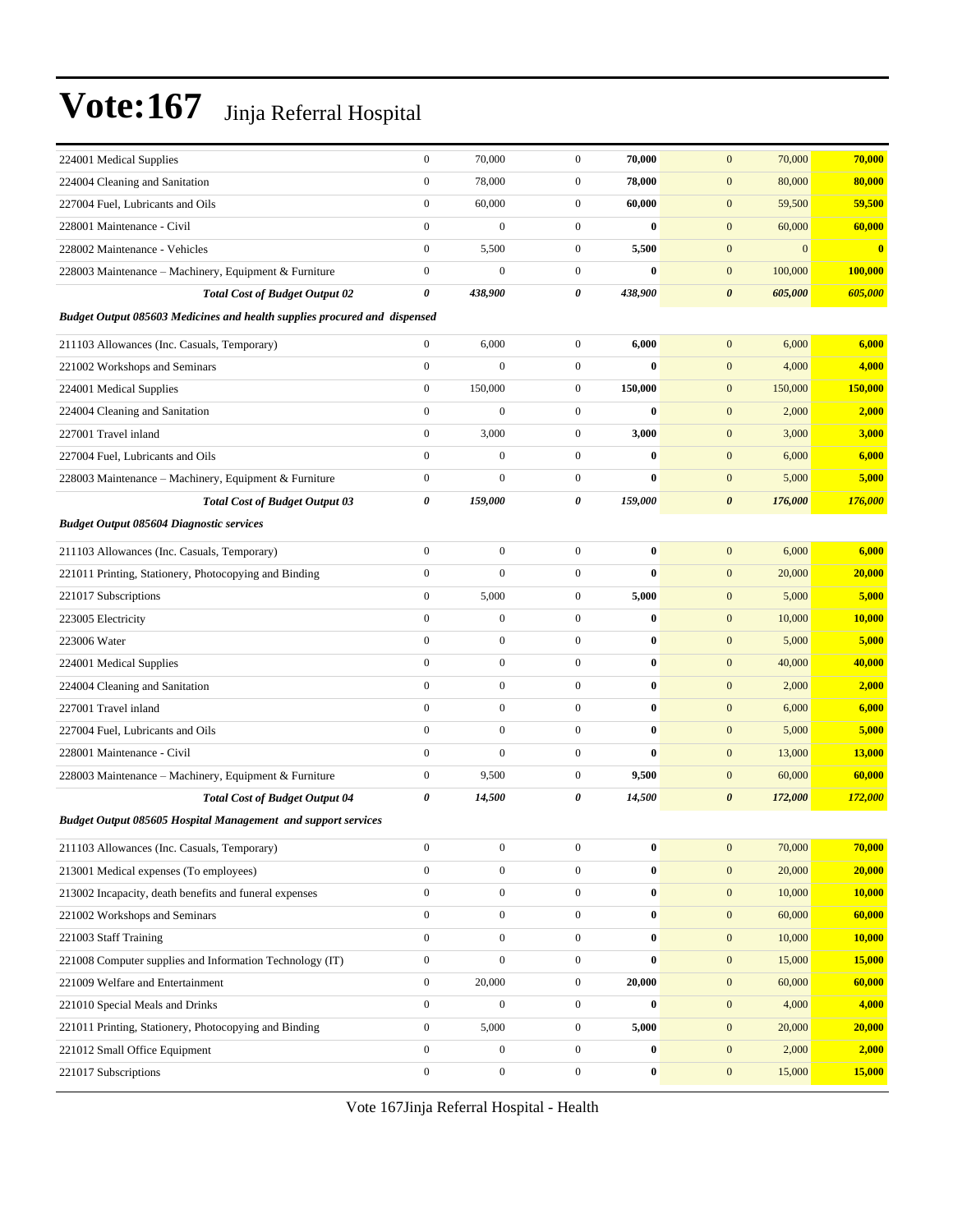| 222001 Telecommunications                                          | $\boldsymbol{0}$ | $\overline{0}$   | $\mathbf{0}$     | $\bf{0}$ | $\mathbf{0}$<br>10,000               | 10,000        |
|--------------------------------------------------------------------|------------------|------------------|------------------|----------|--------------------------------------|---------------|
| 223004 Guard and Security services                                 | $\boldsymbol{0}$ | $\overline{0}$   | $\boldsymbol{0}$ | $\bf{0}$ | $\mathbf{0}$<br>10,000               | 10,000        |
| 223005 Electricity                                                 | $\boldsymbol{0}$ | 129,600          | $\boldsymbol{0}$ | 129,600  | $\mathbf{0}$<br>150,000              | 150,000       |
| 223006 Water                                                       | $\boldsymbol{0}$ | 135,567          | $\mathbf{0}$     | 135,567  | $\mathbf{0}$<br>140,000              | 140,000       |
| 224004 Cleaning and Sanitation                                     | $\boldsymbol{0}$ | 30,000           | $\mathbf{0}$     | 30,000   | $\mathbf{0}$<br>60,000               | 60,000        |
| 224005 Uniforms, Beddings and Protective Gear                      | $\boldsymbol{0}$ | $\overline{0}$   | $\mathbf{0}$     | $\bf{0}$ | $\mathbf{0}$<br>30,000               | 30,000        |
| 227001 Travel inland                                               | $\boldsymbol{0}$ | 15,000           | $\mathbf{0}$     | 15,000   | $\boldsymbol{0}$<br>20,000           | 20,000        |
| 227004 Fuel, Lubricants and Oils                                   | $\boldsymbol{0}$ | 53,300           | $\boldsymbol{0}$ | 53,300   | $\mathbf{0}$<br>90,000               | 90,000        |
| 228001 Maintenance - Civil                                         | $\boldsymbol{0}$ | $\boldsymbol{0}$ | $\boldsymbol{0}$ | $\bf{0}$ | $\mathbf{0}$<br>50,000               | 50,000        |
| 228002 Maintenance - Vehicles                                      | $\boldsymbol{0}$ | 24,472           | $\mathbf{0}$     | 24,472   | $\mathbf{0}$<br>30,000               | 30,000        |
| 228003 Maintenance - Machinery, Equipment & Furniture              | $\boldsymbol{0}$ | $\overline{0}$   | $\mathbf{0}$     | $\bf{0}$ | $\mathbf{0}$<br>100,000              | 100,000       |
| 282104 Compensation to 3rd Parties                                 | $\boldsymbol{0}$ | $\mathbf{0}$     | $\mathbf{0}$     | $\bf{0}$ | $\boldsymbol{0}$<br>56,000           | 56,000        |
| <b>Total Cost of Budget Output 05</b>                              | 0                | 412,939          | 0                | 412,939  | $\boldsymbol{\theta}$<br>1,032,000   | 1,032,000     |
| <b>Budget Output 085606 Prevention and rehabilitation services</b> |                  |                  |                  |          |                                      |               |
| 211103 Allowances (Inc. Casuals, Temporary)                        | $\boldsymbol{0}$ | 5,000            | $\mathbf{0}$     | 5,000    | $\boldsymbol{0}$<br>5,000            | 5,000         |
| 221001 Advertising and Public Relations                            | $\boldsymbol{0}$ | $\mathbf{0}$     | $\mathbf{0}$     | $\bf{0}$ | $\mathbf{0}$<br>10,000               | 10,000        |
| 221008 Computer supplies and Information Technology (IT)           | $\boldsymbol{0}$ | $\overline{0}$   | $\mathbf{0}$     | $\bf{0}$ | $\boldsymbol{0}$<br>5,000            | 5,000         |
| 221009 Welfare and Entertainment                                   | $\boldsymbol{0}$ | 20,000           | $\mathbf{0}$     | 20.000   | $\boldsymbol{0}$<br>20,000           | 20,000        |
| 221011 Printing, Stationery, Photocopying and Binding              | $\boldsymbol{0}$ | 4,000            | $\boldsymbol{0}$ | 4,000    | $\boldsymbol{0}$<br>10,000           | 10,000        |
| 222001 Telecommunications                                          | $\boldsymbol{0}$ | 5,000            | $\mathbf{0}$     | 5,000    | $\mathbf{0}$<br>5,000                | 5,000         |
| 222003 Information and communications technology (ICT)             | $\boldsymbol{0}$ | $\boldsymbol{0}$ | $\mathbf{0}$     | $\bf{0}$ | $\mathbf{0}$<br>10,000               | 10,000        |
| 223005 Electricity                                                 | $\boldsymbol{0}$ | 60,000           | $\mathbf{0}$     | 60,000   | 60,000<br>$\boldsymbol{0}$           | 60,000        |
| 223006 Water                                                       | $\boldsymbol{0}$ | 68,000           | $\mathbf{0}$     | 68,000   | $\boldsymbol{0}$<br>68,000           | 68,000        |
| 224004 Cleaning and Sanitation                                     | $\boldsymbol{0}$ | 62,500           | $\boldsymbol{0}$ | 62,500   | $\boldsymbol{0}$<br>14,626           | 14,626        |
| 227001 Travel inland                                               | $\boldsymbol{0}$ | 10,000           | $\mathbf{0}$     | 10,000   | $\mathbf{0}$<br>10,000               | <b>10,000</b> |
| 227004 Fuel, Lubricants and Oils                                   | $\boldsymbol{0}$ | $\mathbf{0}$     | $\mathbf{0}$     | $\bf{0}$ | $\mathbf{0}$<br>15,000               | 15,000        |
| 228002 Maintenance - Vehicles                                      | $\boldsymbol{0}$ | $\overline{0}$   | $\mathbf{0}$     | $\bf{0}$ | 5,000<br>$\boldsymbol{0}$            | 5,000         |
| <b>Total Cost of Budget Output 06</b>                              | 0                | 234,500          | 0                | 234,500  | $\boldsymbol{\theta}$<br>237,626     | 237,626       |
| <b>Budget Output 085607 Immunisation Services</b>                  |                  |                  |                  |          |                                      |               |
| 211103 Allowances (Inc. Casuals, Temporary)                        | $\boldsymbol{0}$ | $\overline{0}$   | $\boldsymbol{0}$ | $\bf{0}$ | 20,000<br>$\mathbf{0}$               | 20,000        |
| 221001 Advertising and Public Relations                            | $\boldsymbol{0}$ | $\mathbf{0}$     | $\boldsymbol{0}$ | 0        | 10,000<br>$\mathbf{0}$               | 10,000        |
| 221010 Special Meals and Drinks                                    | $\boldsymbol{0}$ | 1,500            | $\boldsymbol{0}$ | 1,500    | $\boldsymbol{0}$<br>$\boldsymbol{0}$ | $\mathbf{0}$  |
| 221011 Printing, Stationery, Photocopying and Binding              | $\boldsymbol{0}$ | $\boldsymbol{0}$ | $\boldsymbol{0}$ | $\bf{0}$ | $\boldsymbol{0}$<br>20,000           | 20,000        |
| 222001 Telecommunications                                          | $\boldsymbol{0}$ | $\boldsymbol{0}$ | $\mathbf{0}$     | $\bf{0}$ | $\mathbf{0}$<br>500                  | 500           |
| 223005 Electricity                                                 | $\boldsymbol{0}$ | $\boldsymbol{0}$ | $\boldsymbol{0}$ | $\bf{0}$ | $\boldsymbol{0}$<br>40,000           | 40,000        |
| 223006 Water                                                       | $\boldsymbol{0}$ | $\boldsymbol{0}$ | $\boldsymbol{0}$ | $\bf{0}$ | $\boldsymbol{0}$<br>60,000           | 60,000        |
| 224004 Cleaning and Sanitation                                     | $\boldsymbol{0}$ | $\boldsymbol{0}$ | $\boldsymbol{0}$ | $\bf{0}$ | $\boldsymbol{0}$<br>20,000           | 20,000        |
| 227001 Travel inland                                               | $\boldsymbol{0}$ | $\boldsymbol{0}$ | $\boldsymbol{0}$ | $\bf{0}$ | 20,000<br>$\boldsymbol{0}$           | 20,000        |
| 227004 Fuel, Lubricants and Oils                                   | $\boldsymbol{0}$ | $\boldsymbol{0}$ | $\boldsymbol{0}$ | $\bf{0}$ | $\mathbf{0}$<br>5,000                | 5,000         |
| 228002 Maintenance - Vehicles                                      | $\boldsymbol{0}$ | $\mathbf{0}$     | $\boldsymbol{0}$ | $\bf{0}$ | $\boldsymbol{0}$<br>5,000            | 5,000         |
| <b>Total Cost of Budget Output 07</b>                              | 0                | 1,500            | 0                | 1,500    | $\pmb{\theta}$<br>200,500            | 200,500       |

Vote 167Jinja Referral Hospital - Health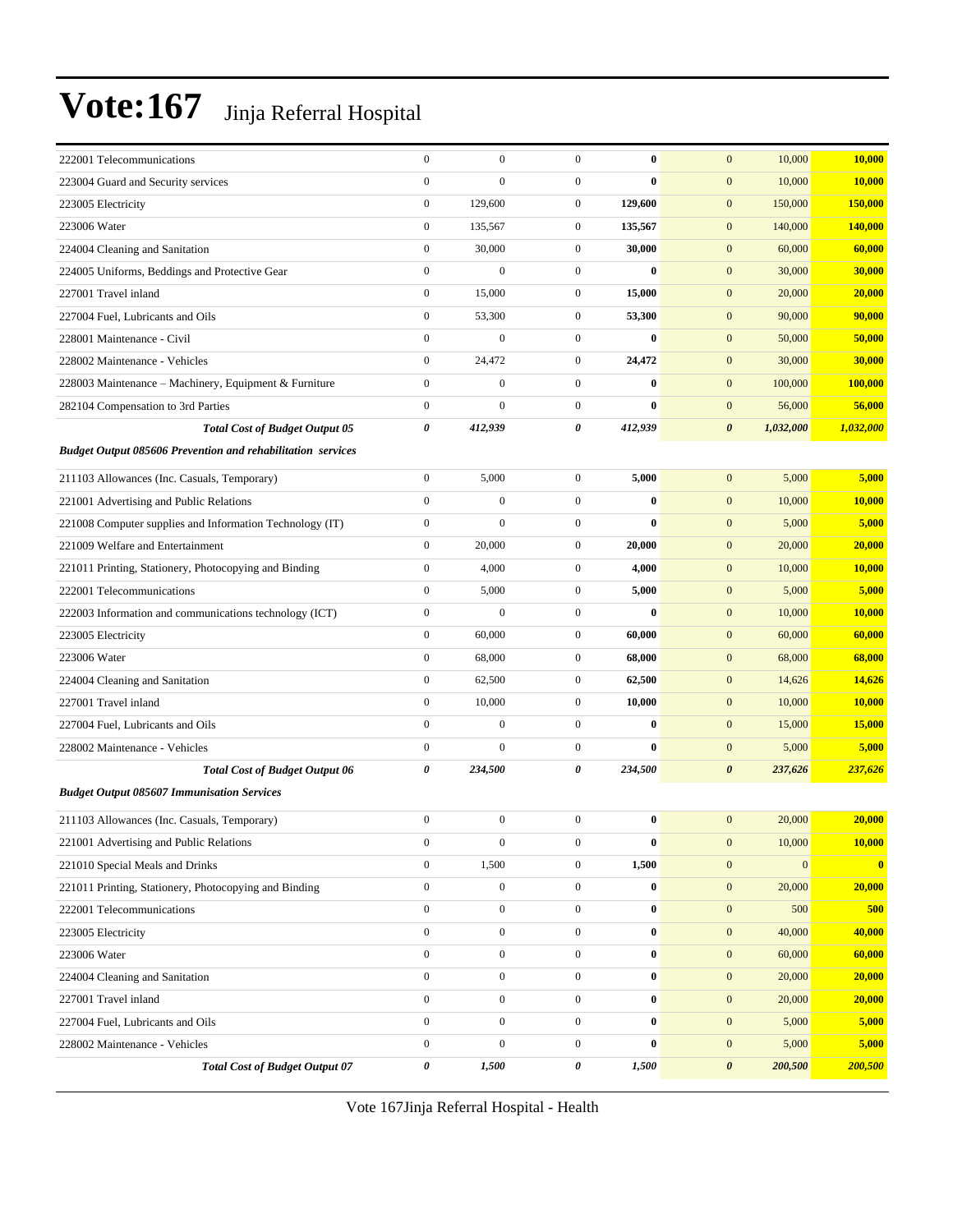#### *Budget Output 085608 HIV/AIDS Mainstreaming*

| 211103 Allowances (Inc. Casuals, Temporary)                    | $\boldsymbol{0}$      | $\boldsymbol{0}$ | $\mathbf{0}$     | $\bf{0}$     | $\mathbf{0}$          | 1,305,002       | 1,305,002     |
|----------------------------------------------------------------|-----------------------|------------------|------------------|--------------|-----------------------|-----------------|---------------|
| 212101 Social Security Contributions                           | $\mathbf{0}$          | $\boldsymbol{0}$ | $\overline{0}$   | $\bf{0}$     | $\boldsymbol{0}$      | 125,007         | 125,007       |
| 213001 Medical expenses (To employees)                         | $\mathbf{0}$          | $\boldsymbol{0}$ | $\boldsymbol{0}$ | $\bf{0}$     | $\boldsymbol{0}$      | 76,825          | 76,825        |
| 221001 Advertising and Public Relations                        | $\boldsymbol{0}$      | $\boldsymbol{0}$ | $\boldsymbol{0}$ | $\bf{0}$     | $\boldsymbol{0}$      | 20,000          | 20,000        |
| 221002 Workshops and Seminars                                  | $\mathbf{0}$          | $\boldsymbol{0}$ | $\overline{0}$   | $\bf{0}$     | $\boldsymbol{0}$      | 70,000          | 70,000        |
| 221003 Staff Training                                          | $\mathbf{0}$          | $\boldsymbol{0}$ | $\mathbf{0}$     | $\bf{0}$     | $\mathbf{0}$          | 10,000          | 10,000        |
| 221008 Computer supplies and Information Technology (IT)       | $\boldsymbol{0}$      | $\boldsymbol{0}$ | $\overline{0}$   | $\bf{0}$     | $\boldsymbol{0}$      | 20,000          | 20,000        |
| 221009 Welfare and Entertainment                               | $\mathbf{0}$          | $\boldsymbol{0}$ | $\boldsymbol{0}$ | $\bf{0}$     | $\boldsymbol{0}$      | 80,000          | 80,000        |
| 221011 Printing, Stationery, Photocopying and Binding          | $\boldsymbol{0}$      | $\boldsymbol{0}$ | $\boldsymbol{0}$ | $\bf{0}$     | $\boldsymbol{0}$      | 60,000          | 60,000        |
| 221012 Small Office Equipment                                  | $\mathbf{0}$          | $\boldsymbol{0}$ | $\overline{0}$   | $\bf{0}$     | $\mathbf{0}$          | 5,000           | 5,000         |
| 222001 Telecommunications                                      | $\boldsymbol{0}$      | $\boldsymbol{0}$ | $\mathbf{0}$     | $\bf{0}$     | $\mathbf{0}$          | 10,000          | 10,000        |
| 224004 Cleaning and Sanitation                                 | $\mathbf{0}$          | $\boldsymbol{0}$ | $\overline{0}$   | $\bf{0}$     | $\mathbf{0}$          | 10,000          | <b>10,000</b> |
| 227001 Travel inland                                           | $\mathbf{0}$          | $\boldsymbol{0}$ | $\boldsymbol{0}$ | $\bf{0}$     | $\mathbf{0}$          | 80,000          | 80,000        |
| 227004 Fuel, Lubricants and Oils                               | $\mathbf{0}$          | $\boldsymbol{0}$ | $\boldsymbol{0}$ | $\bf{0}$     | $\boldsymbol{0}$      | 80,000          | 80,000        |
| 228001 Maintenance - Civil                                     | $\mathbf{0}$          | $\mathbf{0}$     | $\overline{0}$   | $\bf{0}$     | $\boldsymbol{0}$      | 20,000          | 20,000        |
| 228002 Maintenance - Vehicles                                  | $\mathbf{0}$          | $\mathbf{0}$     | $\mathbf{0}$     | $\bf{0}$     | $\mathbf{0}$          | 20,000          | 20,000        |
| <b>Total Cost of Budget Output 08</b>                          | $\boldsymbol{\theta}$ | 0                | 0                | 0            | $\boldsymbol{\theta}$ | 1,991,835       | 1,991,835     |
| <b>Budget Output 085619 Human Resource Management Services</b> |                       |                  |                  |              |                       |                 |               |
| 221003 Staff Training                                          | $\boldsymbol{0}$      | 8,000            | $\boldsymbol{0}$ | 8,000        | $\mathbf{0}$          | $\mathbf{0}$    | $\bf{0}$      |
| 221009 Welfare and Entertainment                               | $\mathbf{0}$          | 20,000           | $\overline{0}$   | 20,000       | $\mathbf{0}$          | 20,000          | 20,000        |
| 221011 Printing, Stationery, Photocopying and Binding          | $\boldsymbol{0}$      | $\boldsymbol{0}$ | $\overline{0}$   | $\bf{0}$     | $\mathbf{0}$          | 5,000           | 5,000         |
| 222001 Telecommunications                                      | $\boldsymbol{0}$      | $\overline{0}$   | $\mathbf{0}$     | $\bf{0}$     | $\mathbf{0}$          | 1,000           | 1,000         |
| 223006 Water                                                   | $\mathbf{0}$          | 8,000            | $\overline{0}$   | 8,000        | $\mathbf{0}$          | 8,000           | 8,000         |
| 224004 Cleaning and Sanitation                                 | $\mathbf{0}$          | 6,000            | $\mathbf{0}$     | 6,000        | $\mathbf{0}$          | 6,000           | 6,000         |
| 227001 Travel inland                                           | $\mathbf{0}$          | $\overline{0}$   | $\overline{0}$   | $\bf{0}$     | $\mathbf{0}$          | 6,000           | 6,000         |
| <b>Total Cost of Budget Output 19</b>                          | 0                     | 42,000           | 0                | 42,000       | $\boldsymbol{\theta}$ | 46,000          | 46,000        |
| <b>Budget Output 085620 Records Management Services</b>        |                       |                  |                  |              |                       |                 |               |
| 211103 Allowances (Inc. Casuals, Temporary)                    | $\boldsymbol{0}$      | 5,000            | $\boldsymbol{0}$ | 5,000        | $\mathbf{0}$          | 5,000           | 5,000         |
| 221003 Staff Training                                          | $\mathbf{0}$          | 5,000            | $\mathbf{0}$     | 5,000        | $\boldsymbol{0}$      | $\overline{0}$  | $\bf{0}$      |
| 221008 Computer supplies and Information Technology (IT)       | $\boldsymbol{0}$      | $\boldsymbol{0}$ | $\boldsymbol{0}$ | $\bf{0}$     | $\mathbf{0}$          | 1,000           | 1,000         |
| 221011 Printing, Stationery, Photocopying and Binding          | $\boldsymbol{0}$      | $\boldsymbol{0}$ | $\boldsymbol{0}$ | $\bf{0}$     | $\mathbf{0}$          | 5,000           | 5,000         |
| 222001 Telecommunications                                      | $\boldsymbol{0}$      | $\boldsymbol{0}$ | $\boldsymbol{0}$ | $\pmb{0}$    | $\mathbf{0}$          | 1,000           | 1,000         |
| <b>Total Cost of Budget Output 20</b>                          | 0                     | 10,000           | 0                | 10,000       | $\boldsymbol{\theta}$ | 12,000          | 12,000        |
| <b>Total Cost Of Outputs Provided</b>                          | 7,198,014             | 3,455,396        | $\bf{0}$         | 10,653,410   | 7,198,014             | 8,844,201       | 16,042,214    |
| <b>Arrears</b>                                                 | Wage                  | Non Wage         | <b>AIA</b>       | <b>Total</b> | Wage                  | Non Wage        | <b>Total</b>  |
| <b>Budget Output 085699 Arrears</b>                            |                       |                  |                  |              |                       |                 |               |
| 321605 Domestic arrears (Budgeting)                            | $\boldsymbol{0}$      | 67,770           | $\boldsymbol{0}$ | 67,770       | $\boldsymbol{0}$      | $\vert 0 \vert$ | $\mathbf{0}$  |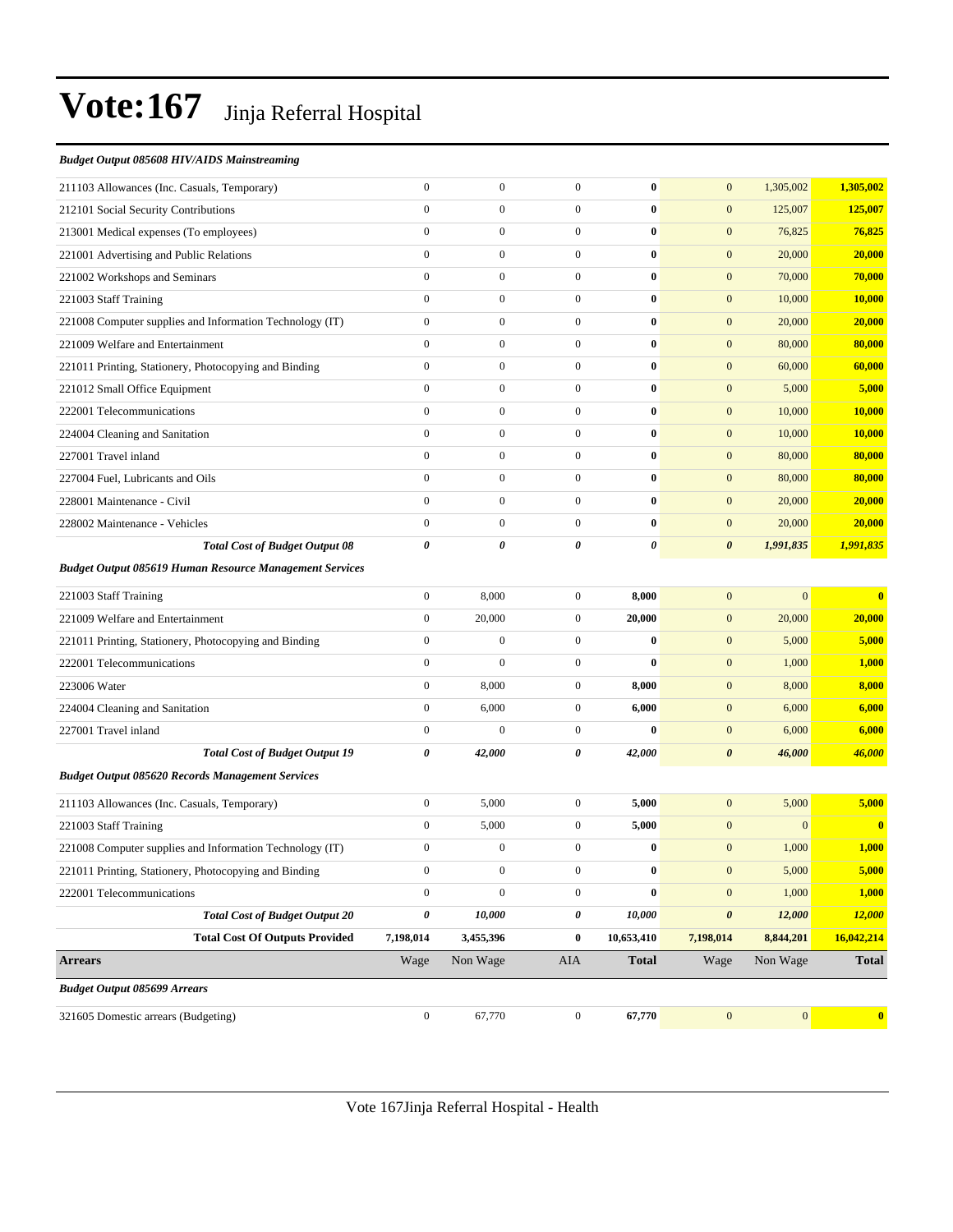| 321617 Salary Arrears (Budgeting)                                    | $\mathbf{0}$          | $\mathbf{0}$            | $\overline{0}$   | $\bf{0}$     | $\mathbf{0}$          | 9,803                   | 9,803                 |  |  |
|----------------------------------------------------------------------|-----------------------|-------------------------|------------------|--------------|-----------------------|-------------------------|-----------------------|--|--|
| <b>Total Cost of Budget Output 99</b>                                | $\boldsymbol{\theta}$ | 67,770                  | 0                | 67,770       | $\boldsymbol{\theta}$ | 9,803                   | 9,803                 |  |  |
| <b>Total Cost Of Arrears</b>                                         | $\bf{0}$              | 67,770                  | 0                | 67,770       | $\bf{0}$              | 9,803                   | 9,803                 |  |  |
| <b>Total Cost for Department 01</b>                                  | 7,198,014             | 3,523,167               | 0                | 10,721,180   | 7,198,014             | 8,854,003               | 16,052,017            |  |  |
| <b>Total Excluding Arrears</b>                                       | 7,198,014             | 3,455,396               | $\mathbf{0}$     | 10,653,410   | 7,198,014             | 8,844,201               | 16,042,214            |  |  |
| Department 02 Jinja Referral Hospital Internal Audit                 |                       |                         |                  |              |                       |                         |                       |  |  |
| Thousand Uganda Shillings                                            |                       | 2020/21 Approved Budget |                  |              |                       | 2021/22 Draft Estimates |                       |  |  |
| <b>Outputs Provided</b>                                              | Wage                  | Non Wage                | AIA              | <b>Total</b> | Wage                  | Non Wage                | <b>Total</b>          |  |  |
| <b>Budget Output 085601 Inpatient services</b>                       |                       |                         |                  |              |                       |                         |                       |  |  |
| 211103 Allowances (Inc. Casuals, Temporary)                          | $\boldsymbol{0}$      | 6,000                   | $\boldsymbol{0}$ | 6,000        | $\mathbf{0}$          | $\mathbf{0}$            | $\bf{0}$              |  |  |
| 221011 Printing, Stationery, Photocopying and Binding                | $\boldsymbol{0}$      | 2,000                   | $\boldsymbol{0}$ | 2,000        | $\mathbf{0}$          | $\mathbf{0}$            | $\bf{0}$              |  |  |
| 227001 Travel inland                                                 | $\boldsymbol{0}$      | 6,000                   | $\boldsymbol{0}$ | 6,000        | $\mathbf{0}$          | $\mathbf{0}$            | $\bf{0}$              |  |  |
| <b>Total Cost of Budget Output 01</b>                                | 0                     | 14,000                  | 0                | 14,000       | $\boldsymbol{\theta}$ | $\boldsymbol{\theta}$   | $\boldsymbol{\theta}$ |  |  |
| <b>Budget Output 085605 Hospital Management and support services</b> |                       |                         |                  |              |                       |                         |                       |  |  |
| 211103 Allowances (Inc. Casuals, Temporary)                          | $\boldsymbol{0}$      | $\boldsymbol{0}$        | $\boldsymbol{0}$ | $\bf{0}$     | $\mathbf{0}$          | 4,900                   | 4,900                 |  |  |
| 221008 Computer supplies and Information Technology (IT)             | $\boldsymbol{0}$      | $\boldsymbol{0}$        | $\boldsymbol{0}$ | $\bf{0}$     | $\boldsymbol{0}$      | 500                     | 500                   |  |  |
| 221011 Printing, Stationery, Photocopying and Binding                | $\mathbf{0}$          | $\boldsymbol{0}$        | $\overline{0}$   | $\bf{0}$     | $\mathbf{0}$          | 2,000                   | 2,000                 |  |  |
| 222001 Telecommunications                                            | $\mathbf{0}$          | $\overline{0}$          | $\overline{0}$   | $\bf{0}$     | $\mathbf{0}$          | 500                     | 500                   |  |  |
| 223005 Electricity                                                   | $\mathbf{0}$          | $\mathbf{0}$            | $\boldsymbol{0}$ | $\bf{0}$     | $\mathbf{0}$          | 500                     | 500                   |  |  |
| 224004 Cleaning and Sanitation                                       | $\mathbf{0}$          | $\mathbf{0}$            | $\boldsymbol{0}$ | $\bf{0}$     | $\mathbf{0}$          | 600                     | 600                   |  |  |
| 227001 Travel inland                                                 | $\mathbf{0}$          | $\boldsymbol{0}$        | $\boldsymbol{0}$ | $\bf{0}$     | $\boldsymbol{0}$      | 3,000                   | 3,000                 |  |  |
| 227004 Fuel, Lubricants and Oils                                     | $\mathbf{0}$          | $\boldsymbol{0}$        | $\overline{0}$   | $\bf{0}$     | $\mathbf{0}$          | 2,000                   | 2,000                 |  |  |
| <b>Total Cost of Budget Output 05</b>                                | $\boldsymbol{\theta}$ | 0                       | 0                | $\theta$     | $\boldsymbol{\theta}$ | 14,000                  | <b>14,000</b>         |  |  |
| <b>Total Cost Of Outputs Provided</b>                                | $\bf{0}$              | 14,000                  | 0                | 14,000       | $\bf{0}$              | 14,000                  | 14,000                |  |  |
| <b>Total Cost for Department 02</b>                                  | $\bf{0}$              | 14,000                  | 0                | 14,000       | $\bf{0}$              | 14,000                  | 14,000                |  |  |
| <b>Total Excluding Arrears</b>                                       | $\boldsymbol{0}$      | 14,000                  | $\boldsymbol{0}$ | 14,000       | $\mathbf{0}$          | 14,000                  | 14,000                |  |  |
| Department 03 Jinja Regional Maintenance                             |                       |                         |                  |              |                       |                         |                       |  |  |
| Thousand Uganda Shillings                                            |                       | 2020/21 Approved Budget |                  |              |                       | 2021/22 Draft Estimates |                       |  |  |
| <b>Outputs Provided</b>                                              | Wage                  | Non Wage                | AIA              | <b>Total</b> | Wage                  | Non Wage                | <b>Total</b>          |  |  |
| <b>Budget Output 085605 Hospital Management and support services</b> |                       |                         |                  |              |                       |                         |                       |  |  |
| 211103 Allowances (Inc. Casuals, Temporary)                          | $\boldsymbol{0}$      | 4,000                   | $\boldsymbol{0}$ | 4,000        | $\boldsymbol{0}$      | 4,000                   | 4,000                 |  |  |
| 221002 Workshops and Seminars                                        | $\boldsymbol{0}$      | 7,000                   | $\boldsymbol{0}$ | 7,000        | $\boldsymbol{0}$      | 6,300                   | 6,300                 |  |  |
| 221003 Staff Training                                                | $\boldsymbol{0}$      | 4,000                   | $\boldsymbol{0}$ | 4,000        | $\boldsymbol{0}$      | 10,000                  | 10,000                |  |  |
| 221008 Computer supplies and Information Technology (IT)             | $\boldsymbol{0}$      | 1,300                   | $\boldsymbol{0}$ | 1,300        | $\boldsymbol{0}$      | 1,500                   | 1,500                 |  |  |
| 221009 Welfare and Entertainment                                     | $\boldsymbol{0}$      | 2,000                   | $\mathbf{0}$     | 2,000        | $\boldsymbol{0}$      | 1,000                   | 1,000                 |  |  |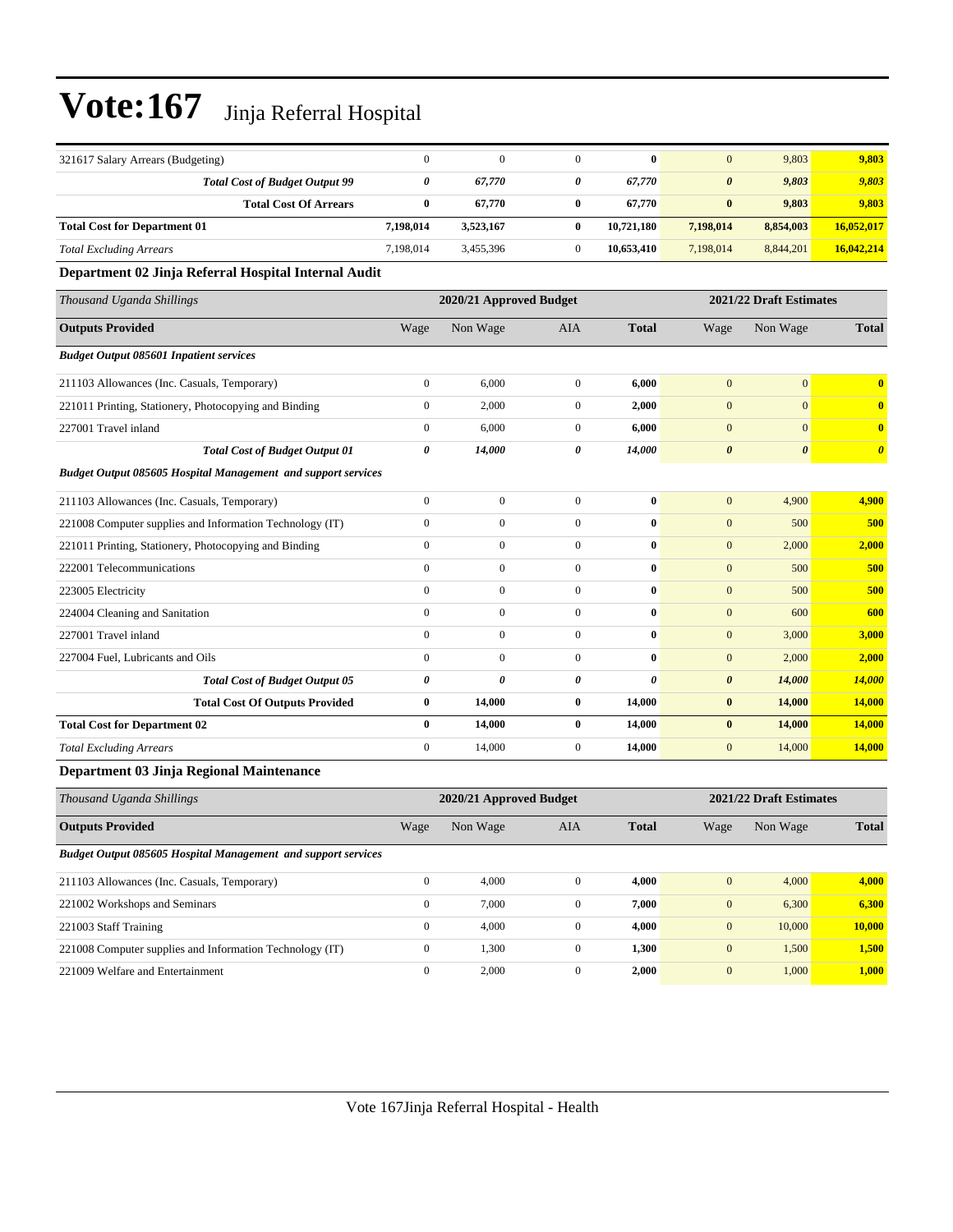| 221011 Printing, Stationery, Photocopying and Binding | $\mathbf{0}$   | $\mathbf{0}$ | $\Omega$     | $\mathbf{0}$ | $\overline{0}$        | 2,000    | 2,000          |
|-------------------------------------------------------|----------------|--------------|--------------|--------------|-----------------------|----------|----------------|
| 221012 Small Office Equipment                         | $\overline{0}$ | 1,800        | $\mathbf{0}$ | 1,800        | $\overline{0}$        | $\Omega$ | $\overline{0}$ |
| 222001 Telecommunications                             | $\mathbf{0}$   | $\mathbf{0}$ | $\Omega$     | $\mathbf{0}$ | $\overline{0}$        | 1,200    | 1,200          |
| 223005 Electricity                                    | $\overline{0}$ | $\mathbf{0}$ | $\mathbf{0}$ | $\mathbf{0}$ | $\mathbf{0}$          | 1,000    | 1,000          |
| 223006 Water                                          | $\mathbf{0}$   | $\mathbf{0}$ | $\mathbf{0}$ | $\bf{0}$     | $\mathbf{0}$          | 1,000    | 1,000          |
| 224004 Cleaning and Sanitation                        | $\overline{0}$ | $\mathbf{0}$ | $\mathbf{0}$ | $\bf{0}$     | $\mathbf{0}$          | 1,000    | 1,000          |
| 227001 Travel inland                                  | $\overline{0}$ | 21,400       | $\mathbf{0}$ | 21,400       | $\mathbf{0}$          | 12,000   | 12,000         |
| 227004 Fuel, Lubricants and Oils                      | $\overline{0}$ | 17,000       | $\Omega$     | 17,000       | $\overline{0}$        | 12,000   | 12,000         |
| 228001 Maintenance - Civil                            | $\overline{0}$ | 7,500        | $\mathbf{0}$ | 7,500        | $\mathbf{0}$          | 1,000    | 1,000          |
| 228002 Maintenance - Vehicles                         | $\mathbf{0}$   | 8,000        | $\Omega$     | 8,000        | $\overline{0}$        | 6,000    | 6,000          |
| 228003 Maintenance – Machinery, Equipment & Furniture | $\overline{0}$ | 61,000       | $\mathbf{0}$ | 61,000       | $\mathbf{0}$          | 100,000  | 100,000        |
| <b>Total Cost of Budget Output 05</b>                 | 0              | 135,000      | 0            | 135,000      | $\boldsymbol{\theta}$ | 160,000  | 160,000        |
| <b>Total Cost Of Outputs Provided</b>                 | $\bf{0}$       | 135,000      | $\bf{0}$     | 135,000      | $\bf{0}$              | 160,000  | 160,000        |
| <b>Total Cost for Department 03</b>                   | $\mathbf{0}$   | 135,000      | $\bf{0}$     | 135,000      | $\bf{0}$              | 160,000  | 160,000        |
| <b>Total Excluding Arrears</b>                        | $\mathbf{0}$   | 135,000      | $\mathbf{0}$ | 135,000      | $\mathbf{0}$          | 160,000  | 160,000        |

*Development Budget Estimates*

### **Project 1004 Jinja Rehabilitation Referral Hospital**

| Thousand Uganda Shillings                                         | 2020/21 Approved Budget       |              |                |              |                               | 2021/22 Draft Estimates |              |  |  |
|-------------------------------------------------------------------|-------------------------------|--------------|----------------|--------------|-------------------------------|-------------------------|--------------|--|--|
| <b>Capital Purchases</b>                                          | <b>GoU Dev't External Fin</b> |              | <b>AIA</b>     | <b>Total</b> | <b>GoU Dev't External Fin</b> | <b>Total</b>            |              |  |  |
| Budget Output 085681 Staff houses construction and rehabilitation |                               |              |                |              |                               |                         |              |  |  |
| 281504 Monitoring, Supervision & Appraisal of Capital work        | 110,000                       | $\mathbf{0}$ | $\overline{0}$ | 110,000      | 100,000                       | $\overline{0}$          | 100,000      |  |  |
| 312102 Residential Buildings                                      | 1,230,000                     | $\mathbf{0}$ | $\mathbf{0}$   | 1,230,000    | 765,000                       | $\overline{0}$          | 765,000      |  |  |
| 312202 Machinery and Equipment                                    | 20,000                        | $\mathbf{0}$ | $\mathbf{0}$   | 20,000       | $\mathbf{0}$                  | $\overline{0}$          | $\mathbf{0}$ |  |  |
| Total Cost Of Budget Output 085681                                | 1,360,000                     | 0            | 0              | 1,360,000    | 865,000                       | $\boldsymbol{\theta}$   | 865,000      |  |  |
| <b>Total Cost for Capital Purchases</b>                           | 1,360,000                     | $\mathbf{0}$ | $\overline{0}$ | 1,360,000    | 865,000                       | $\overline{0}$          | 865,000      |  |  |
| <b>Total Cost for Project: 1004</b>                               | 1,360,000                     | $\Omega$     | $\Omega$       | 1,360,000    | 865,000                       | $\overline{0}$          | 865,000      |  |  |
| <b>Total Excluding Arrears</b>                                    | 1,360,000                     | $\mathbf{0}$ | $\overline{0}$ | 1,360,000    | 865,000                       | $\overline{0}$          | 865,000      |  |  |

#### **Project 1636 Retooling of Jinja Regional Referral Hospital**

| Thousand Uganda Shillings                                                     | 2020/21 Approved Budget | 2021/22 Draft Estimates |          |              |                        |                       |              |
|-------------------------------------------------------------------------------|-------------------------|-------------------------|----------|--------------|------------------------|-----------------------|--------------|
| <b>Capital Purchases</b>                                                      | GoU Dev't External Fin  |                         | AIA      | Total        | GoU Dev't External Fin |                       | <b>Total</b> |
| <b>Budget Output 085677 Purchase of Specialised Machinery &amp; Equipment</b> |                         |                         |          |              |                        |                       |              |
| 312202 Machinery and Equipment                                                |                         | $\mathbf{0}$            | $\Omega$ | $\mathbf{0}$ | 20,000                 | $\mathbf{0}$          | 20,000       |
| 312212 Medical Equipment                                                      | 210,000                 | $\mathbf{0}$            | $\Omega$ | 210,000      | 180,000                | $\overline{0}$        | 180,000      |
| <b>Total Cost Of Budget Output 085677</b>                                     | 210,000                 | 0                       | 0        | 210,000      | 200,000                | $\boldsymbol{\theta}$ | 200,000      |